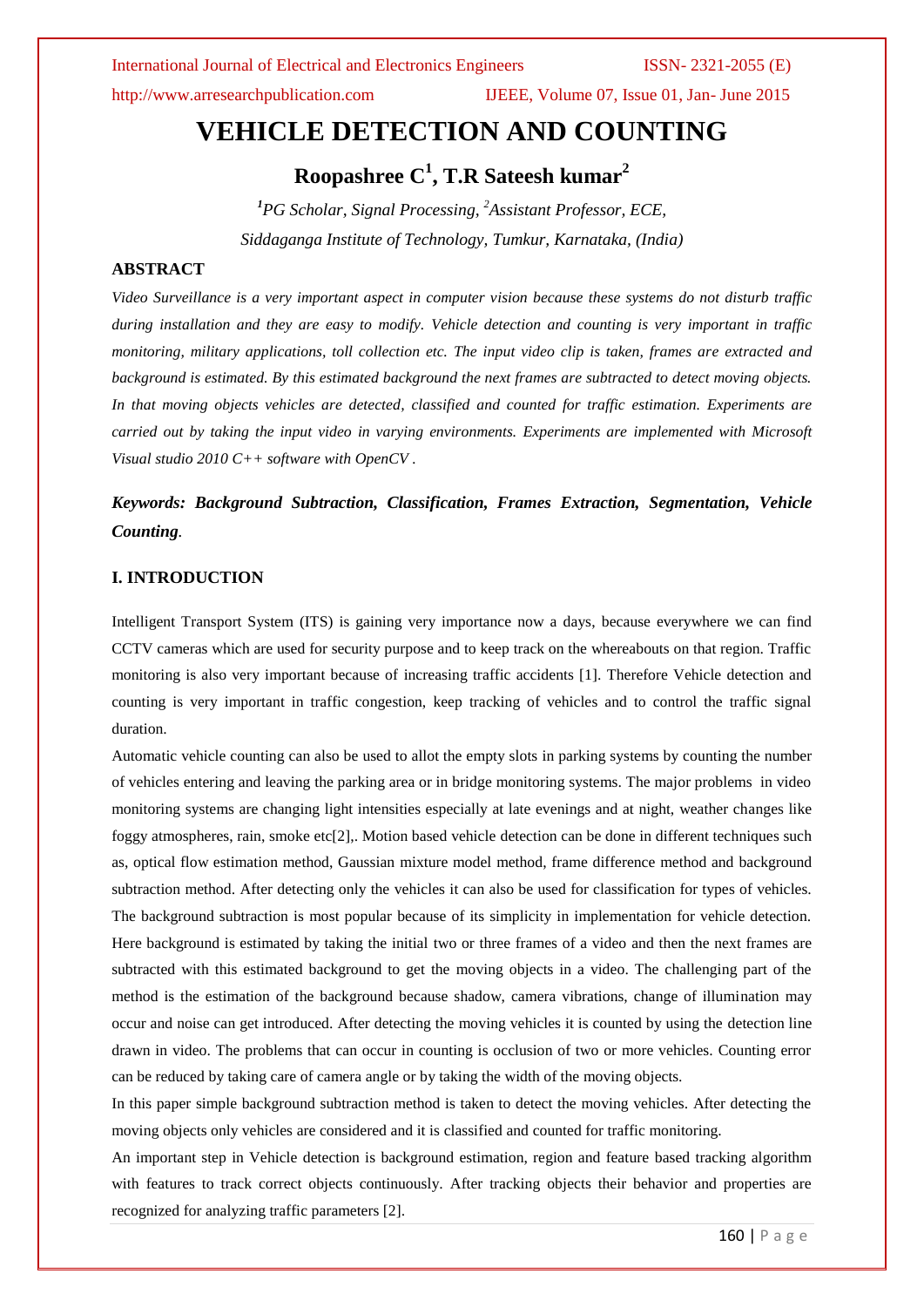### http://www.arresearchpublication.com IJEEE, Volume 07, Issue 01, Jan- June 2015

The number of vertices per individual vehicle from the camera configuration is deduced first. Contour description model is used to describe direction of the contour segments with respect to its vanishing points, from which individual contour description and vehicle count are determined. Finally, a resolvability index to each occluded vehicle is assigned based on a resolvability model, from which each occluded vehicle model is resolved and then the vehicle dimension is measured [4].

Moving vehicles can be detected by image sequences automatically by moving object segmentation method. CC cameras are mounted at some distance from roadways; occlusion is common in traffic surveillance systems. The segmentation and recognition method uses the length, width of objects to classify vehicles as vans, utility vehicles, sedans, mini trucks, or large vehicles. Detected moving objects is recognized and counted with their varying features with the recognition and tracking methods [6].

 The paper is organized as the brief review about the methods i.e. System Overview in Section 2, Experimental Results in Section 3, Conclusion in Section 4.

### **II. SYSTEM OVERVIEW**



**Figure 1: Block Diagram of Vehicle Detection and Counting**

Fig 1 shows the block diagram for Vehicle detection and counting. From the input sequence of images, first the segmentation of moving objects from background has to be done. Image subtraction from the input sequence and background is done, which gives the changes in two frames. This method can be used only for moving objects in the input sequence, not for the objects which are idle for some time in the video.

In this work, the background subtraction method is used to segment the moving object in the scene. Background is estimated based on first few input video frames. Thresholding is used to segment the moving object from difference between the background estimated image to the current image. Morphological operations are done after the segmentation to reduce noise this is called preprocessing. After detecting the moving vehicles the bounding boxes are drawn around the vehicle. These detected vehicles are classified into car, bike or heavy vehicle. The number of vehicles is counted.

### **2.1 Background Estimation**

The video is taken as input by reading the video from the video file present. Frame are extracted from the video, by using these frames the first few frames is taken and the average of those frames are registered as a background.

### **2.2 Background Subtraction**

From the registered background, the other frames of the video are subtracted which gives the moving object. Some Preprocessing steps are done to extract only the moving vehicle. After background subtraction erosion,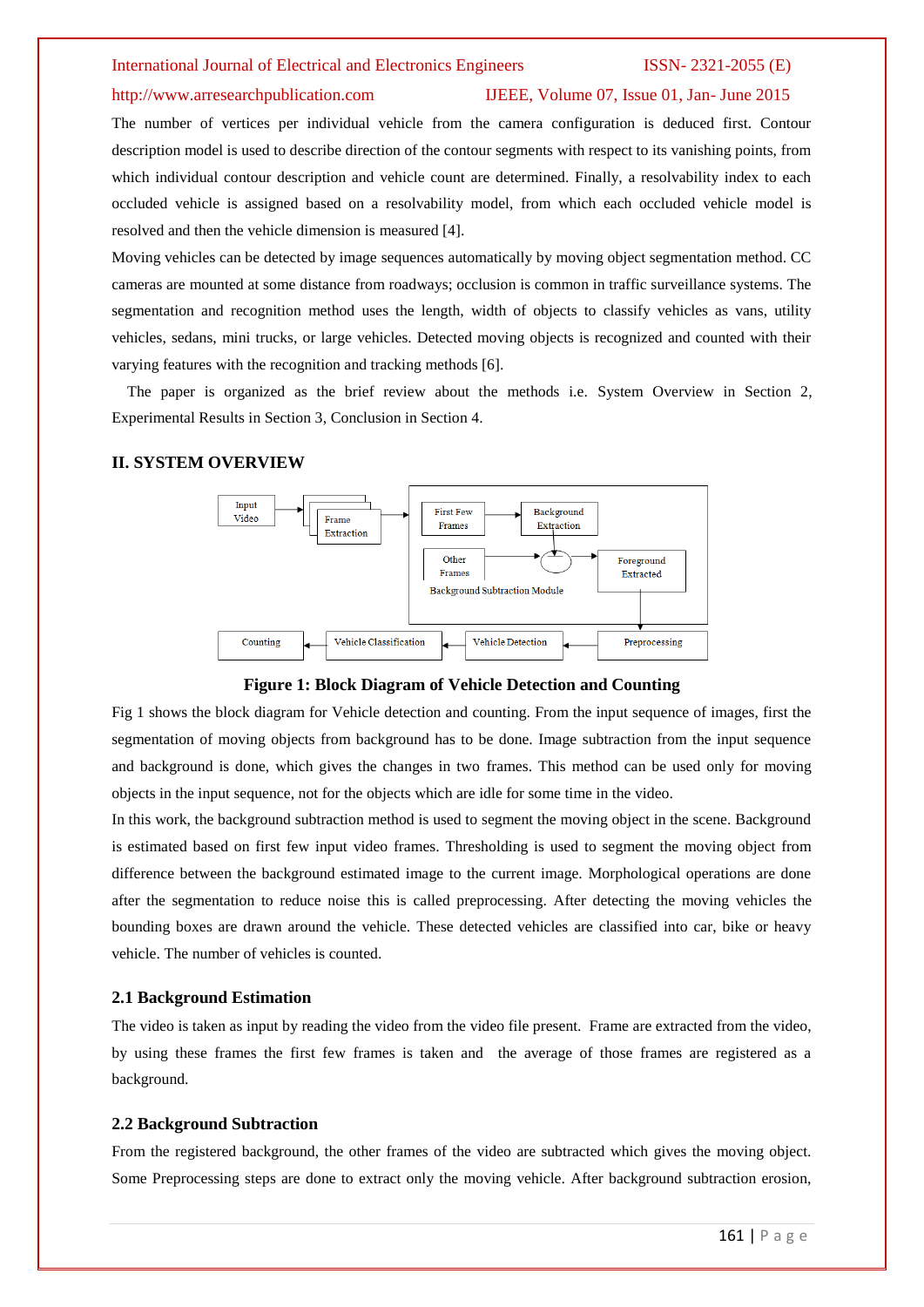### http://www.arresearchpublication.com IJEEE, Volume 07, Issue 01, Jan- June 2015

dilation and canny edge detection is applied to view the objects clearly. The mask of the moving object is taken; this can be used for classification also.

# **2.3 Preprocessing**

Erosion and Dilation are done to view the object clearly. By erosion and dilation the boundary region of vehicles can be clearly seen. Then mask of the image can be taken for vehicle detection and classification based on the shape features.

The Dilation process is performed by laying the structuring element *B* on the image *A* and sliding it across the image in a manner similar to convolution. Dilation adds pixels to the boundaries of objects in an image by finding the local maxima and creates the output matrix from these maximum values as shown in equation (1):

$$
{}_1A\,\oplus\, B\,=\,\Big\{Z\mid(\,\hat{B}\,)\,{}_{\cal Z}\,\cap\, A\,\neq\,\varphi\,\Big\}
$$

The erosion process is similar to dilation, but here pixels are tuned to white, not black. Erosion removes pixels on object boundaries in an image by finding the local minima and creates the output matrix from these minimum values as shown in equation (2).

$$
2 A \Theta B = \left\{ Z \mid (B)_{Z} \subseteq A \right\}
$$

*Mask:* A mask is a black and white image of the same dimensions as the original image (or the region of interest you are working on). Each of the pixels in the mask can have therefore a value of 0 (black) or 1 (white). When executing operations on the image the mask is used to restrict the result to the pixels that are 1 (selected, active and white) in the mask. In this way the operation restricts to some parts of the image.

# **2.4 Vehicle Detection**

After Preprocessing vehicle is detected. For the detected vehicles bounding boxes are drawn around the vehicle. The centroid is of the vehicle is detected and it is represented by circle on the vehicle.

## **2.5 Classification**

Vehicle Classification is done by using the height and width ratio i.e aspect ratio, area of the vehicle. The area, height and width differs in bike, car and heavy vehicles so the classification is done based on this. Fig 2 shows the block diagram for vehicle classification.



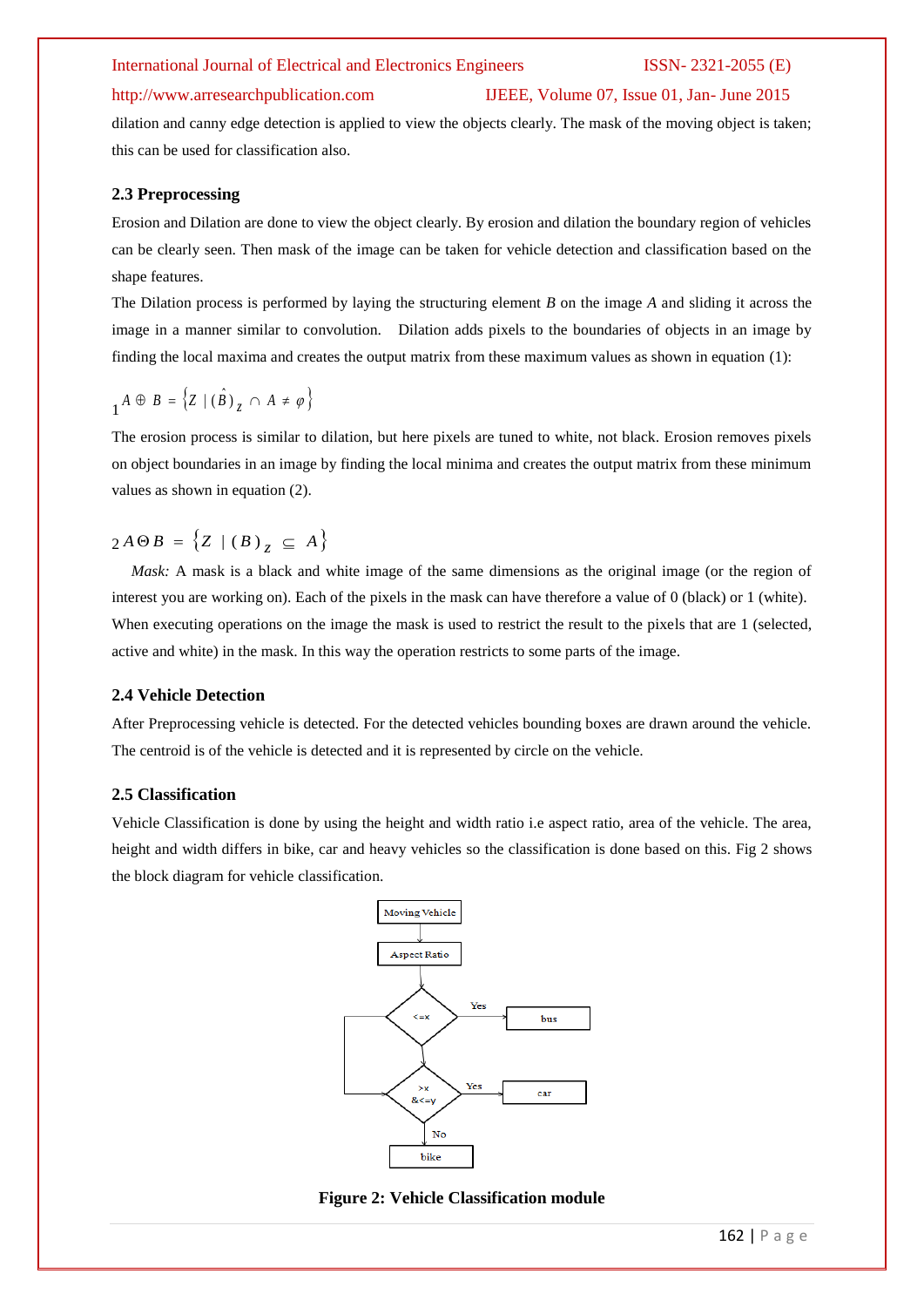http://www.arresearchpublication.com IJEEE, Volume 07, Issue 01, Jan- June 2015

### **2.6 Counting**

First the line is drawn as region of interest. After detecting the moving vehicle its position and centroid is detected. Whenever this centroid crosses the region of interest that is the line drawn the counter is incremented means the vehicle count is noted.

After all these steps the features of the vehicle can be extracted and classified into categories of vehicles such as car, bus, motorbike, non vehicles etc.,

Feature extraction can be done by Histogram Oriented Gradients (HoG), Principal Component Analysis (PCA). Classification can be done by using the Support Vector Machines (SVM), Latent Support Vector Machines, Neural Networks. Vehicle detection, classification and counting the vehicles with respect to their classes can be used in many areas for surveillance.

# **III. EXPERIMENTAL RESULTS**

The experiments are conducted in Microsoft Visual Studio 2010 C++ with openCV libraries. Fig 3.shows snapshot of a video which is taken as input and is converted into grayscale for further processing.





**3a** 3b



## **Figure3: a) Input video b) Grayscale Conversion of input**

Fig 4 shows the background extracted by taking the first few frames of the video





**Figure4: Background Extracted from the Video**

Fig 5 shows the foreground after the frames from the video are subtracted with the background.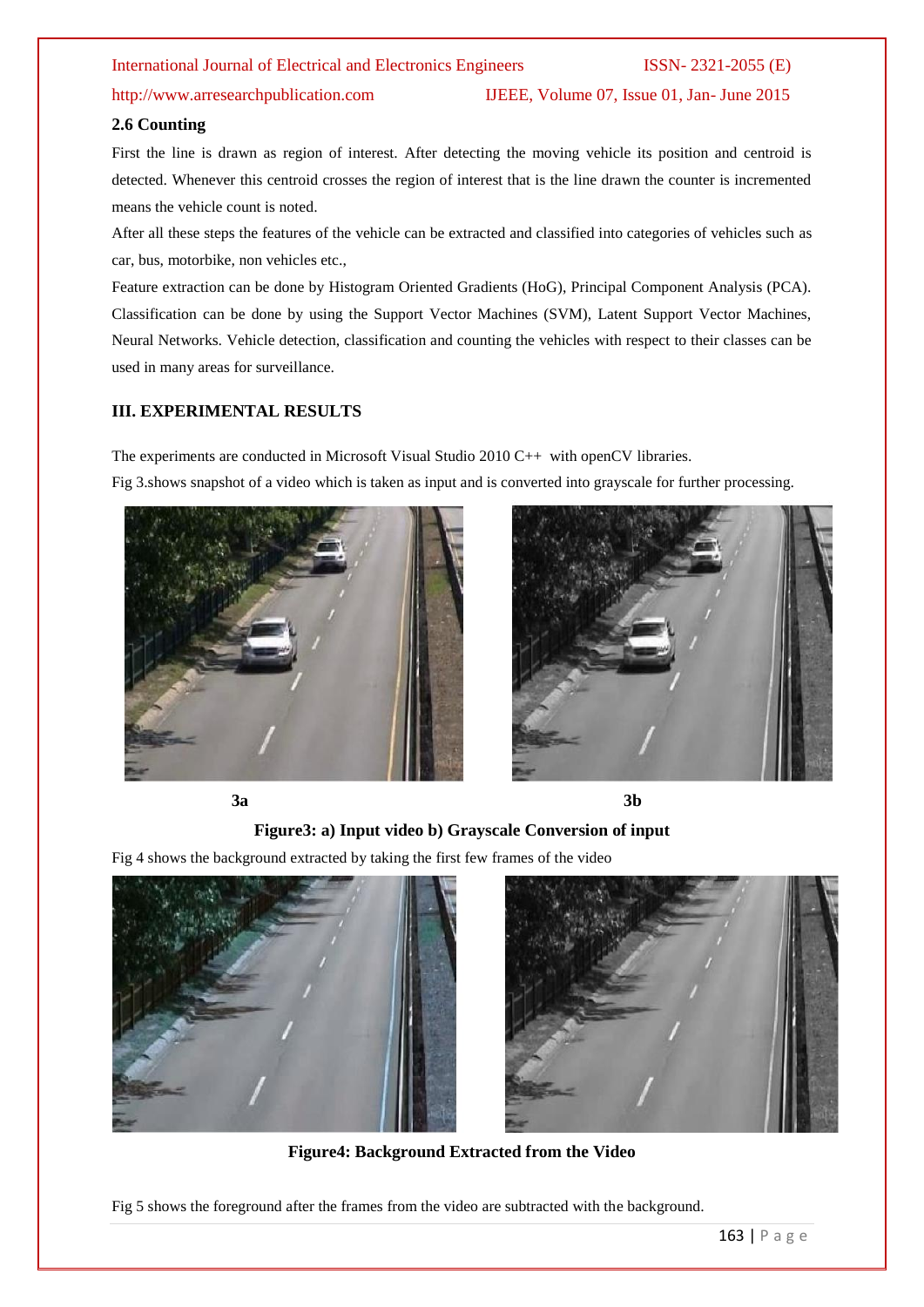http://www.arresearchpublication.com IJEEE, Volume 07, Issue 01, Jan- June 2015



**Figure5: Result of Background Subtraction**

Fig 6 shows the morphological operations applied for better visibility of vehicle. Erosion and Dilation is applied.



**a) b)**

**Figure6: a) Erosion and b) Dilation Applied on Subtracted Image**

Segmentation is done to get only the moving vehicle and avoiding all the static parts in video is shown in Fig 7.



**Figure7: Results of Segmentation**

Fig 8 shows the results of vehicle detection. The detected vehicle is represented by a bounding box.





**Figure8: Results of Vehicle Detection**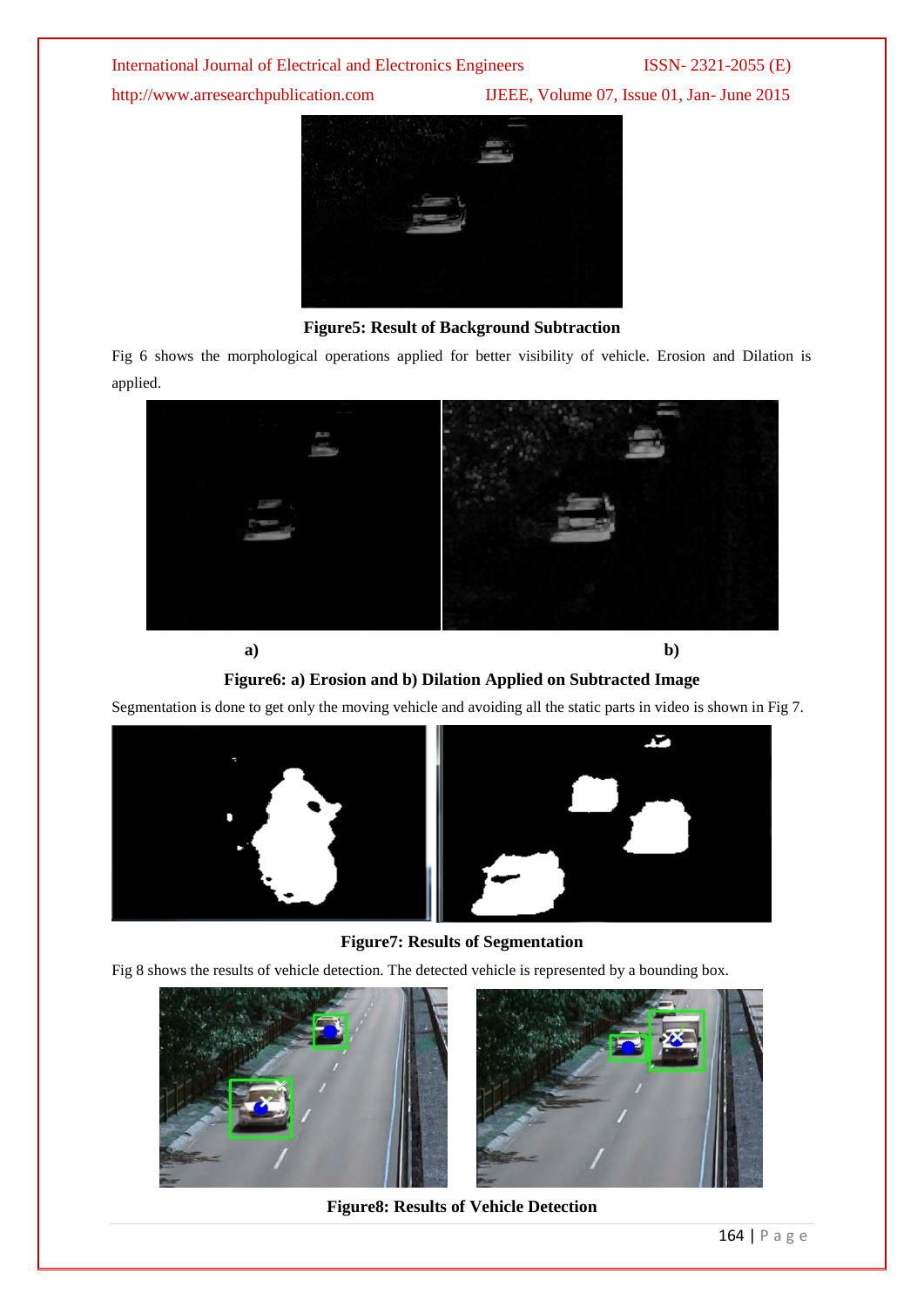# http://www.arresearchpublication.com IJEEE, Volume 07, Issue 01, Jan- June 2015

Fig 9a shows the detection line drawn to count the vehicles, when a vehicle crosses the line the counter is incremented that is shown in fig 9b.



# **Figure9: a) Result of Drawn Detection line and b) Counting the Vehicle After it Crosses the Detection Line**

Fig 10 shows the result of classification according to its aspect ratio and area.



**Figure10: Results of Classification**

# **IV. CONCLUSION**

Vehicle Detection and Counting is necessary to establish an enriched information platform and improve the quality of intelligent transportation systems. In the background subtraction, moving vehicle extraction and detection, the improved background subtraction method is implemented to remove the negative impacts from camera vibration, shadow and reflection, sudden illumination changes and more gradual changes. A solution for Vehicle Detection, Classification and Counting which can be used in traffic monitoring, parking area allocation is proposed. A technique that can distinguish whether the object is vehicles or other. The experiment is carried out in Microsoft Visual Studio 2010 C++ with openCV libraries. The implemented method is easy to implement at very low expenses. Experiments give the good accuracy.

Future work is to detect 3D moving object to improve classification Performance.

# **REFERENCES**

[1] Huei-Yung Lin and Juang-Yu Wei, "A Street Scene Surveillance System for Moving Object Detection, Tracking and Classification", Proceedings of the IEEE Intelligent Vehicles Symposium Istanbul, Turkey, June 13-15, 2007.